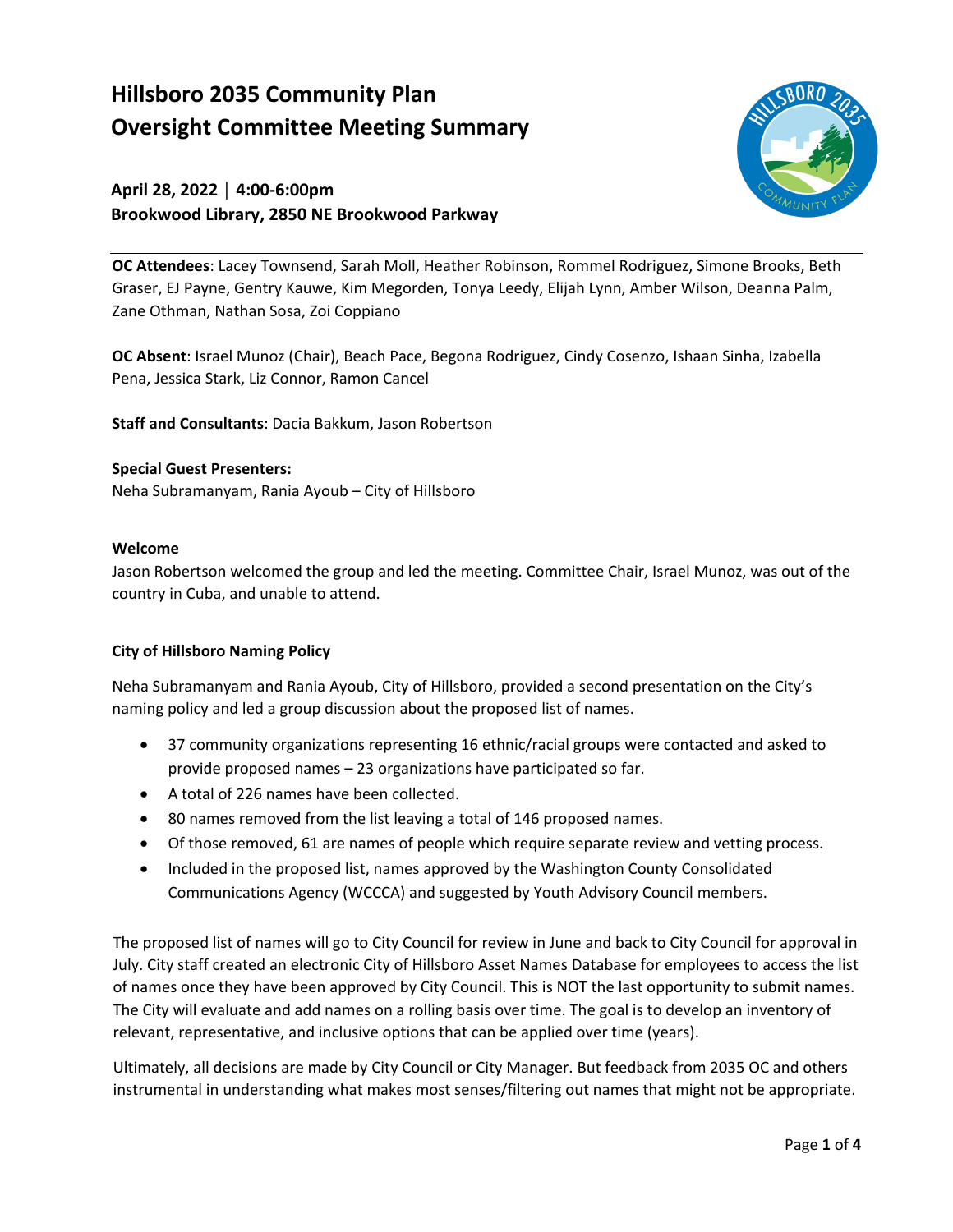# **Committee Feedback on the Proposed List of Names**

#### Names for Immediate Use

- the Hillsboro area and reflects the diversity of the Hillsboro community • Colibri – hummingbird, there is a diversity of hummingbirds which are both native and visitors of
- Mexican laborers to Washington County/Hillsboro (and the US in general). • Bracero – important connection to Hillsboro's history and how the Bracero Program brought many
- Ohuru fun to say
- Members generally liked all the native American origin/related words (ex. Quetzal)
- Libertad, or Liberty, has meaning for many people
- Kimchi is fun to say and easy to say
- Consider doing themes: all birds, all about democracy, planets, all about Hispanic heritage, etc.)

#### Names which Cause Pause

- • Afterglow sexual connotation, could not foresee how this would be a good name for any City asset
- • Generally, members felt the HOA names lacked any specific connection to the Hillsboro community and many did not make sense as names to them
- Killig could get easily confused with 'killing'
- • Naming a place after another place (ex. Columbia gorge, Vietnam, Multnomah) could be confusing but they also recognized that it is a common practice

#### Questions/General Discussion:

- • Is it possible to add a pronunciation guide to streets (e.g., Google pronunciation)? That would be helpful and educational.
- Pronunciation is subjective, even for English words/names, such as Couch Street in Portland, Tigard…etc.
- Unique streets names are a wonderful conversation starter and can have an educational component that brings people closer together and foster cross-cultural understanding
- It would be good if there was some form of community education or explanation on the significance of certain names. Either on the street or even online (ex. google maps or City website).
- Generally, there was a preference to choose names which had a strong connection to the Hillsboro community compared to the ones from WCCA
- Preference to use names that are community specific in areas where the community lives (ex. street names in Asian languages where there is a stronger concentration of Asian residents. Census data could be used for this)
- There is a lot of opportunity to create a sense of belonging when we use names which are specific to the community in Hillsboro, especially for people who are bi-cultural or foreign born.
- Preference for People generally liked themes for naming like a similar sentiment named in different languages or going along some theme.
- • Recommendation to work with HSD to add names to the proposed database HSD collects names from the community for naming assets and they can share the ones they don't use. (ex. currently, they are accepting names for a new elementary school.)
- Consider broader communications on the City's method behind naming ex. City Views. Maybe a webpage.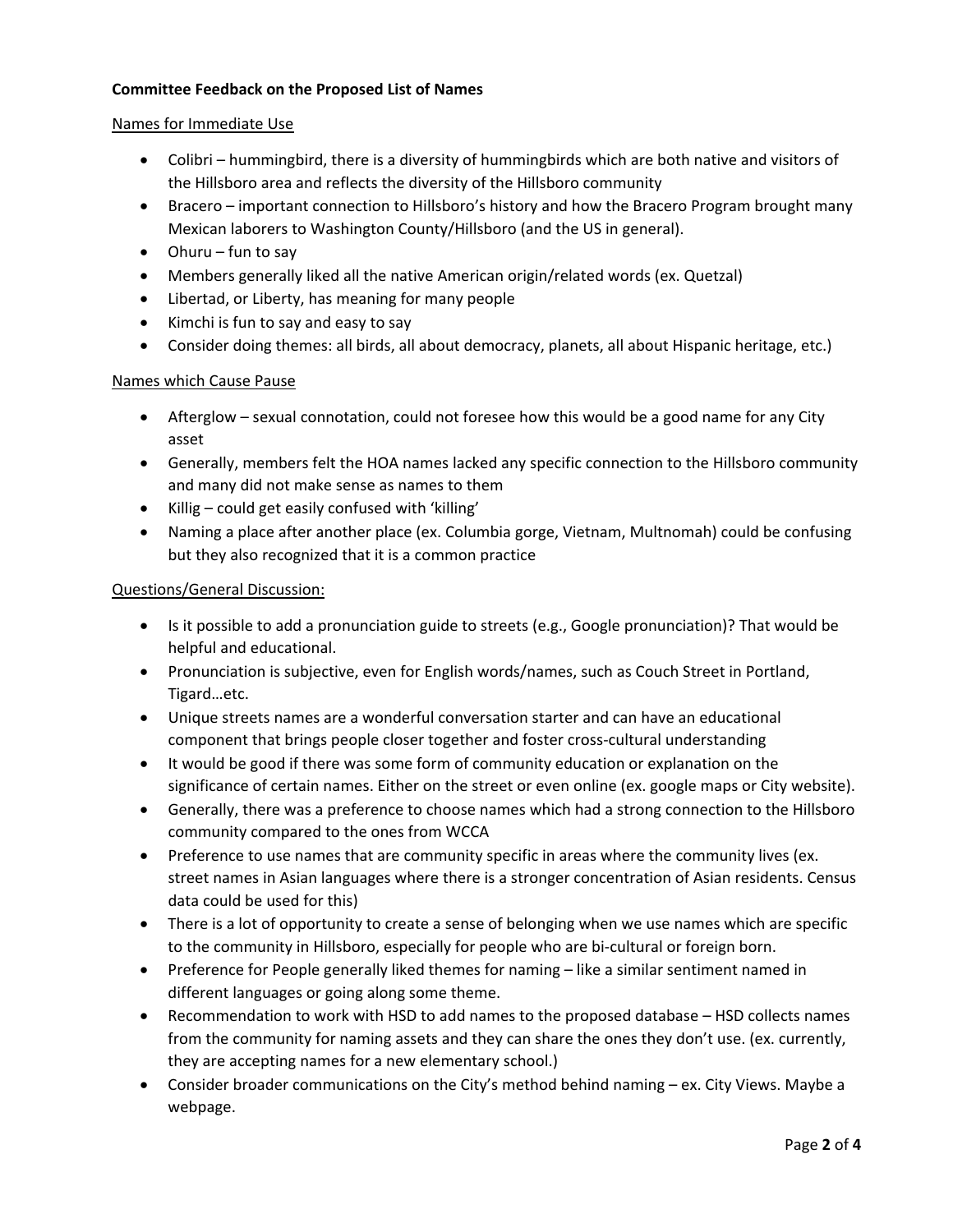Please email any additional thoughts related to the proposed list of names to [Dacia.Bakkum@Hillsboro-](mailto:Dacia.Bakkum@Hillsboro-Oregon.gov)[Oregon.gov](mailto:Dacia.Bakkum@Hillsboro-Oregon.gov) by May 13th.

## **Partner Survey Update**

Jason shared the following highlights from the annual partner survey responses.

#### Economy and Infrastructure

- New City-HSD Hillsboro Works Program creates internships for students at Hillsboro businesses
- Washington County Chamber launched the Veterans Business Council (VBC) to empower and connect veteran businesses and workforce
- US Bank to be redeveloped with 4 restaurant tenants, rooftop bar and outdoor plaza space

#### Education and Community Involvement

- New City Diversity, Equity + Inclusion and Community Engagement Managers
- Community Foundation launching Young Professionals Council fall 2022
- Civic Leadership Academy developed recommendations on how to promote volunteerism and enhance City's volunteer program

#### Environmental Stewardship

- Community Action completed energy efficiency measures for 26 Hillsboro homes at a value of \$339,282
- 957 Hillsboro homes have received a Home Energy Score
- Public Works extended bike routes along Jackson School Rd, 18th Ave and Connell; added pedestrian signals at Rosedale Elementary (67th Ave) and Century Blvd

#### Health, Wellness and Safety

- **Kindergarten Readiness Partnership Innovation Grant provides \$500,000 for projects supporting** families, caregivers, educators of young children
- Project Homeless Connect served over 400 individuals experiencing homelessness at the Hillsboro Day Center (30-60 individuals a day)
- Bienestar broke ground @ Nueva Esperanza which will provide affordable housing for 150 families in a beautiful neighborhood close to amenities

#### Livability and Recreation

- Murals in process for 10th Ave., Main Street, and M&M Marketplace (Cultural Arts District); Bridge of Land and Sky coming later 2022
- Public Works installed info kiosks in downtown, Orenco, and Tanasbourne; added City logo on street signs at gateway intersections
- Multiple segments of Crescent Park Greenway Trail have been purchased and constructed